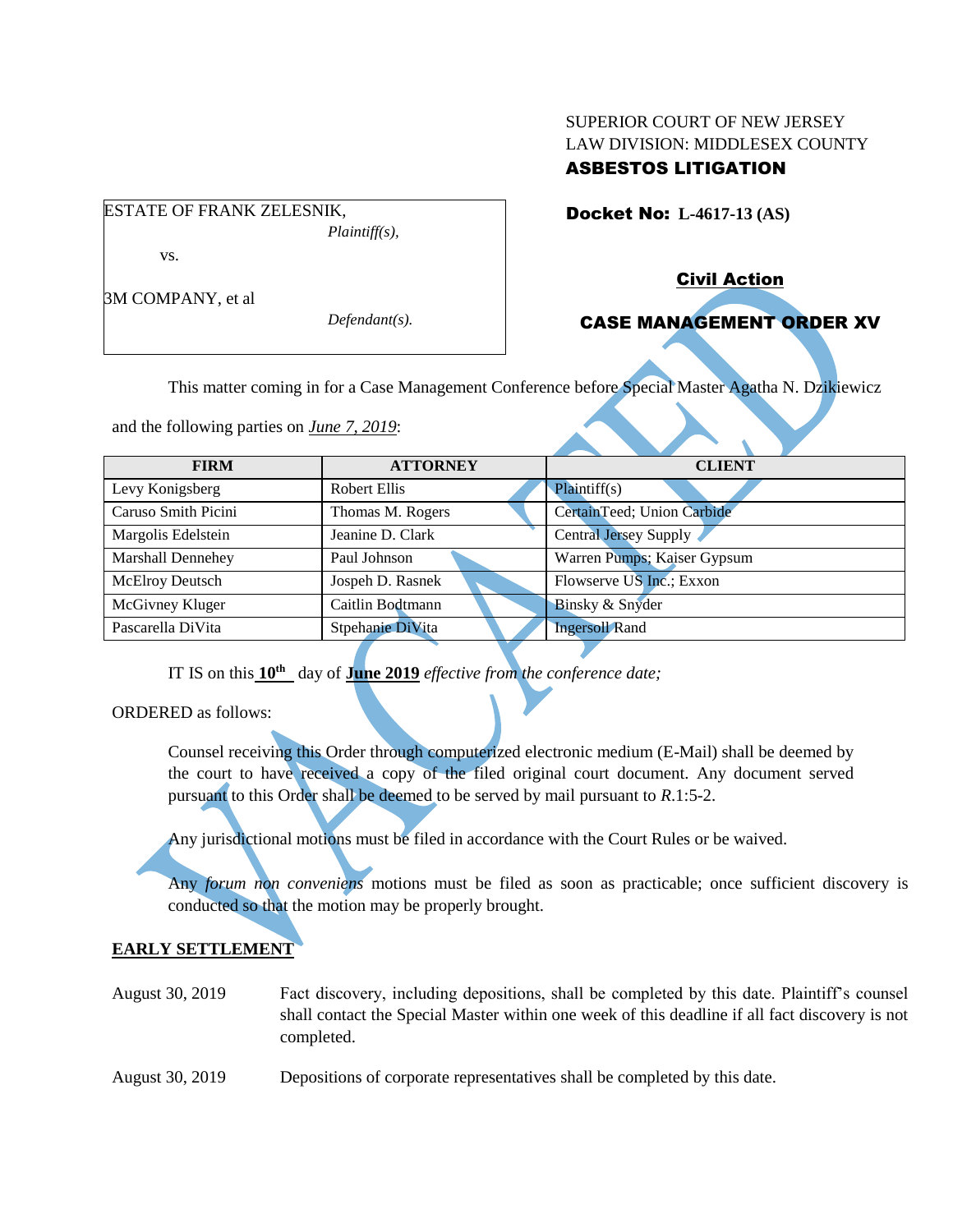## **EARLY SETTLEMENT**

January 10, 2020 Settlement demands shall be served on all counsel and the Special Master by this date.

## **MEDICAL EXPERT REPORT**

- October 31, 2019 Plaintiff shall serve medical expert reports by this date.
- October 31, 2019 Upon request by defense counsel, plaintiff is to arrange for the transfer of pathology specimens and x-rays, if any, by this date.
- February 7, 2020 Defendants shall identify its medical experts and serve medical expert reports, if any, by this date.

#### **LIABILITY EXPERT REPORTS**

- October 31, 2019 Plaintiff shall identify its liability experts and serve liability expert reports by this date or waive any opportunity to rely on liability expert testimony.
- February 7, 2020 Defendants shall identify its liability experts and serve liability expert reports, if any, by this date or waive any opportunity to rely on liability expert testimony.

## **SUMMARY JUDGMENT MOTION PRACTICE**

- November 8, 2019 Plaintiff's counsel shall advise, in writing, of intent not to oppose motions by this date.
- November 22, 2019 Summary judgment motions shall be filed no later than this date.
- December 20, 2019 Last return date for summary judgment motions.

## **ECONOMIST EXPERT REPORTS**

October 31, 2019 Plaintiff shall identify its expert economists and serve expert economist report(s), if any, by this date or waive any opportunity to rely on economic expert testimony.

February 7, 2020 Defendants shall identify its expert economists and serve expert economist report(s), if any, by this date or waive any opportunity to rely on economic expert testimony.

## **EXPERT DEPOSITIONS**

March 9, 2020 Expert depositions shall be completed by this date. To the extent that plaintiff and defendant generic experts have been deposed before, the parties seeking that deposition in this case must file an application before the Special Master and demonstrate the necessity for that deposition. To the extent possible, documents requested in a deposition notice directed to an expert shall be produced three days

 $\mathcal{L}_\mathcal{L} = \{ \mathcal{L}_\mathcal{L} = \{ \mathcal{L}_\mathcal{L} = \{ \mathcal{L}_\mathcal{L} = \{ \mathcal{L}_\mathcal{L} = \{ \mathcal{L}_\mathcal{L} = \{ \mathcal{L}_\mathcal{L} = \{ \mathcal{L}_\mathcal{L} = \{ \mathcal{L}_\mathcal{L} = \{ \mathcal{L}_\mathcal{L} = \{ \mathcal{L}_\mathcal{L} = \{ \mathcal{L}_\mathcal{L} = \{ \mathcal{L}_\mathcal{L} = \{ \mathcal{L}_\mathcal{L} = \{ \mathcal{L}_\mathcal{$